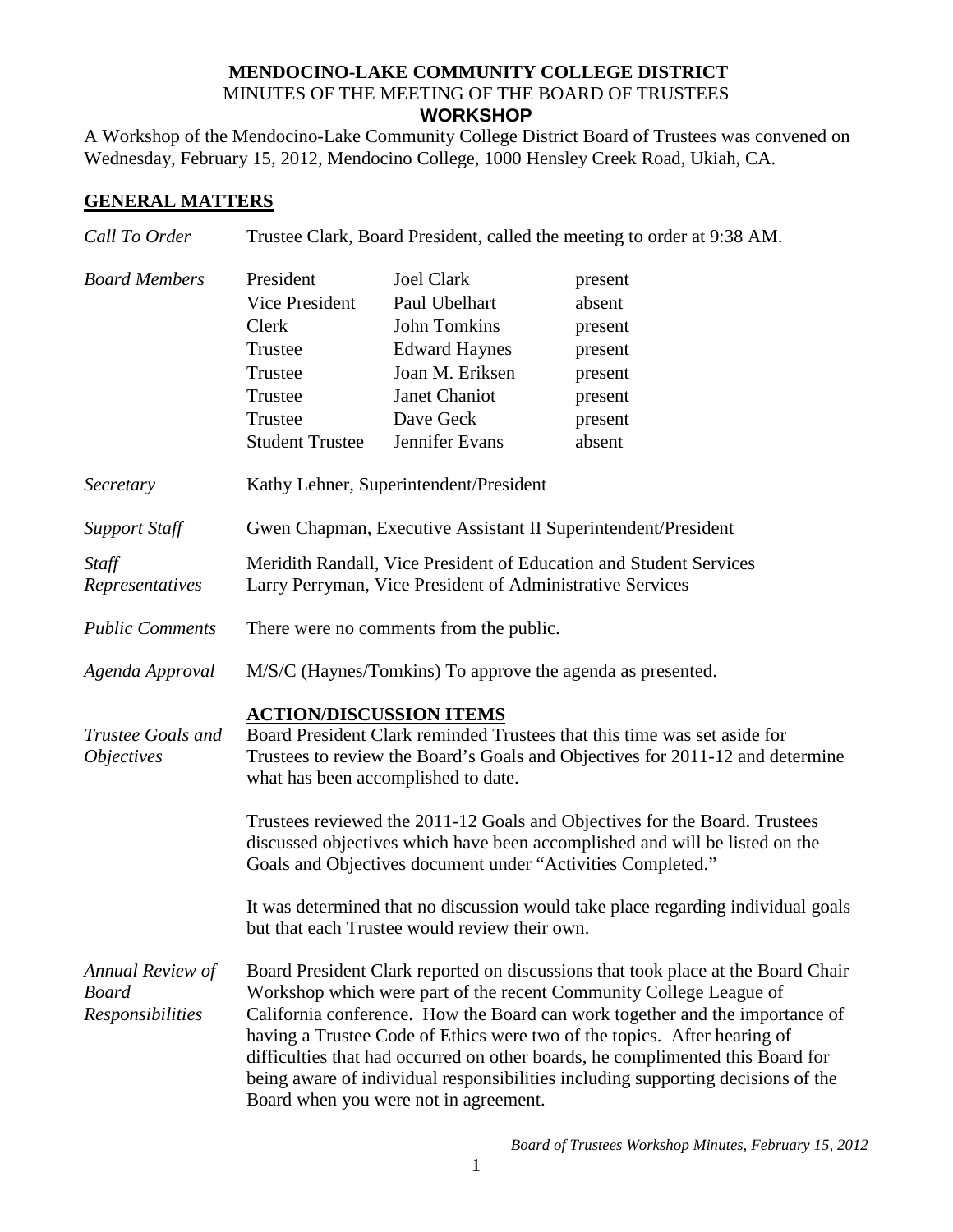|                                                    | The Board reviewed the documents presented including the Board's policies on<br>Duties and Authority and Delegation of Authority. The Board also reviewed a<br>document from the Community College League of California on Board duties<br>and responsibilities as compared to CEO duties and responsibilities.                                                                                                                                                                                                                                                                                                                                                                                                                                                                                                                                                                                                                                                                                               |
|----------------------------------------------------|---------------------------------------------------------------------------------------------------------------------------------------------------------------------------------------------------------------------------------------------------------------------------------------------------------------------------------------------------------------------------------------------------------------------------------------------------------------------------------------------------------------------------------------------------------------------------------------------------------------------------------------------------------------------------------------------------------------------------------------------------------------------------------------------------------------------------------------------------------------------------------------------------------------------------------------------------------------------------------------------------------------|
| <b>Integrated</b><br><b>Planning Timeline</b>      | Superintendent/President Lehner reviewed the Integrated Planning Timeline<br>which is used and updated by the Planning and Budgeting Committee (PBC).                                                                                                                                                                                                                                                                                                                                                                                                                                                                                                                                                                                                                                                                                                                                                                                                                                                         |
|                                                    | She reported on the current discussion in PBC regarding the timing for<br>completing Program Reviews and how Program Reviews are used in decision<br>making. PBC is trying to make the process more timely for responding to<br>requests made through Program Review.                                                                                                                                                                                                                                                                                                                                                                                                                                                                                                                                                                                                                                                                                                                                         |
|                                                    | The Integrated Planning Timeline has been shared with all staff at more than one<br>Inservice along with the chart showing the committees responsible for planning.<br>In addition the Shared Governance Guidelines and the Board's policy on shared<br>governance have been shared with all staff.                                                                                                                                                                                                                                                                                                                                                                                                                                                                                                                                                                                                                                                                                                           |
|                                                    | Superintendent/President Lehner reviewed with the Trustees the Board's<br>responsibilities as listed on the Timeline.                                                                                                                                                                                                                                                                                                                                                                                                                                                                                                                                                                                                                                                                                                                                                                                                                                                                                         |
|                                                    | <b>LUNCH BREAK</b> – The Board adjourned for lunch break at 11:30 AM and<br>returned to Open Session at 12:20 PM.                                                                                                                                                                                                                                                                                                                                                                                                                                                                                                                                                                                                                                                                                                                                                                                                                                                                                             |
| <b>Student Success</b><br><b>Task Force Report</b> | Vice President Randall introduced the following staff who gave brief<br>presentations and participated in a discussion with the Board on how the Student<br>Success Task Force (SSTF) recommendations may be implemented at<br>Mendocino College.<br>• Virginia Guleff, Mark Rawitsch, and Sue Goff, Deans<br>• Jacquie Bradley, Assistant Dean Financial Aid<br>• Jean Stirling, Counselor<br>• Candie Dickenson, Career and Transfer Center Counselor<br>• Margaret Sanchez, Director of MESA and the Learning Center<br>• Kristie Anderson, Director of Admission and Records                                                                                                                                                                                                                                                                                                                                                                                                                              |
|                                                    | Jean Stirling and Candie Dickinson discussed the role of counselors.<br>• SSTF recommendations back up what counselors already believe.<br>• Counselors need assessment scores, financial aid status, transcripts, the<br>student's major, prerequisites, and catalog year in order to create an Ed Plan.<br>• Ed Plans can be created independently online but Mendocino College doesn't<br>have the program to for that yet.<br>• Students need to be prepared before they come see a counselor. Some<br>students don't have the tools they need or the vocabulary needed to be able to<br>talk with a Counselor. The majority of Mendocino College students are first<br>generation college attendees.<br>• Outreach to District feeder schools is important in helping students determine<br>career paths prior to coming to Mendocino College.<br>• Access to counselors is another problem as the student to counselor ratio<br>(approx 700) is high. Counselors have been developing ways to work with |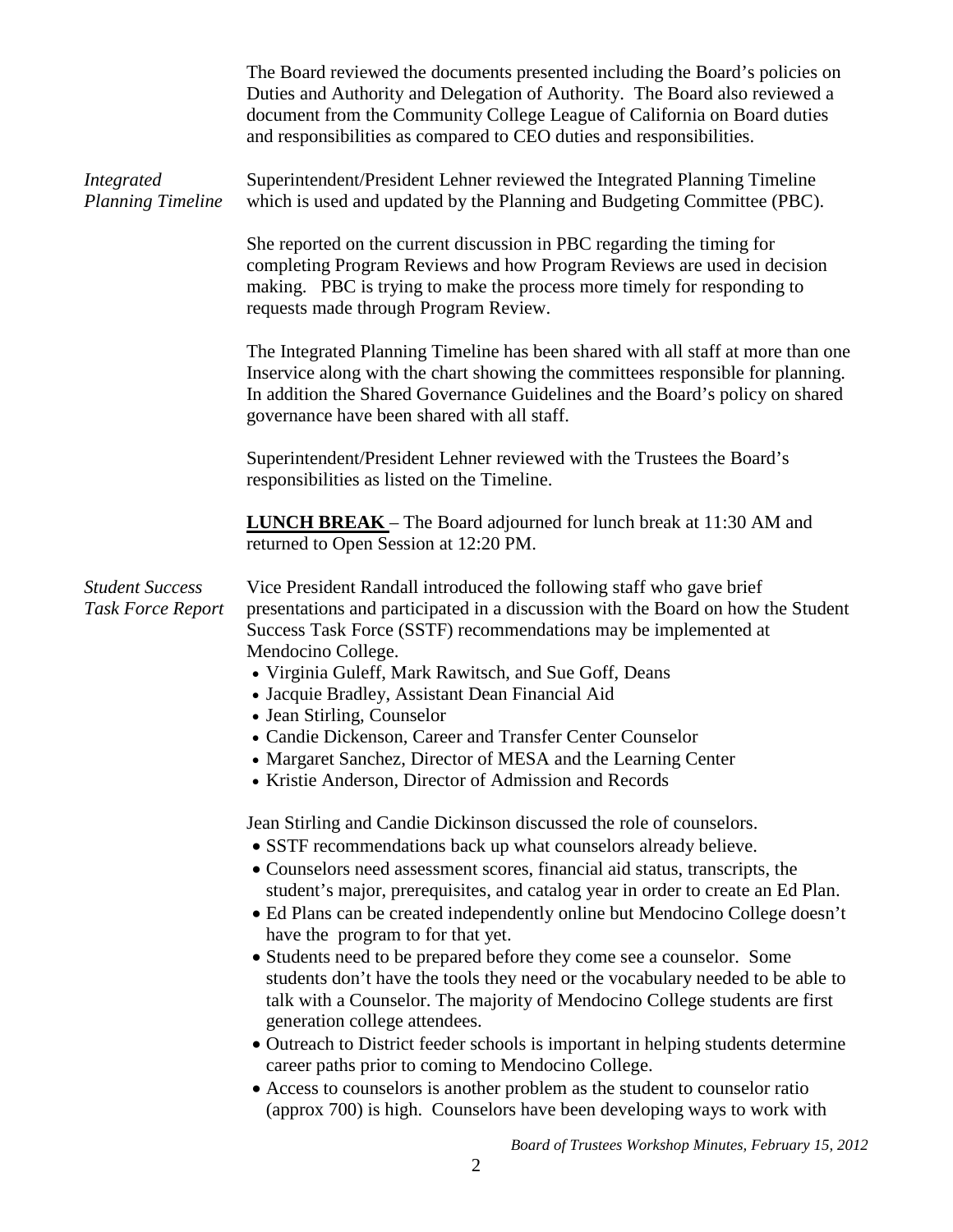students in group situations such as focused workshops for specific areas.

- Counselors have been visiting English classes and speaking about services available.
- Counselors have been getting "best practices" information from other colleges and professional development opportunities.

Vice President Randall offered that one of the more difficult recommendations of the SSTF is that all students have Ed Plans. With only three full-time counselors it will be difficult to meet this requirement.

Margaret Sanchez talked about the Learning Center and MESA. She mentioned that Mendocino College is known for its math and science courses.

- The assessment program used at Mendocino College is a pre-packaged program.
- The Learning Center has collaborated with MESA students who have written a program to help student with self-diagnostics.
- A Math Institute, a two-week intensive math class, is offered during the winter and summer breaks in Ukiah. The plan is to expand these offerings to Willits and Lake this summer.

Kristie Anderson discussed the registration priorities in SSTF.

- Currently there are six days of priority registration, then it is open to everyone.
- The last day of priority registration is given to students who have attended orientation.
- The law also requires prioritization for veterans and foster students.
- Any changes will not be implemented until the recommendations have become law.

Dean Virginia Guleff reported on the Foundation Skills Teaching and Learning Communities Committee. The Committee:

- Coordinates with all parts of the College and supports the math institute, writing workshops, math lab (with tutors), and college guidance classes because basic skills students are in all classes.
- Provides professional development opportunities for staff. Teacher institutes are provided in the fall and spring.
- Provides workshops on sharing and networking to get best practices from other colleges.
- Will be providing a Native American summer bridge program.

Dean Mark Rawitsch talked about the need for retraining for existing staff to learn how to offer the student support proposed in the SSTF recommendations.

Superintendent/President Lehner reminded the Board that the SSTF recommendations have not yet been put into place. Some of the recommendations will become law, some of them will be written into Title 5 by the Board of Governors, and some of them will just become best practices.